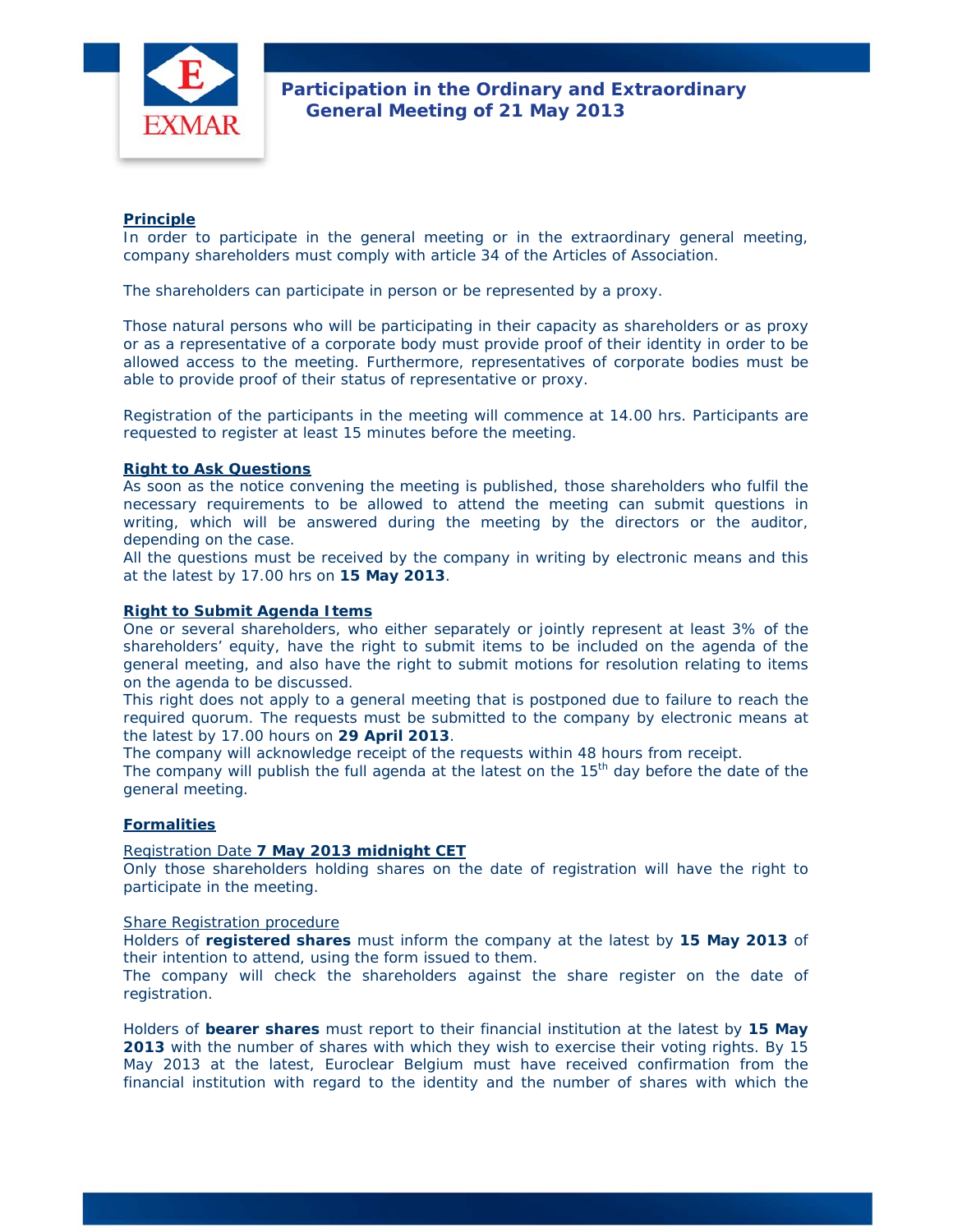

 **Participation in the Ordinary and Extraordinary General Meeting of 21 May 2013** 

shareholder has registered on the date of registration (before closing time of the financial institution).

The shareholding will be checked based on the confirmation received by Euroclear Belgium from the financial institution.

- ° These shareholders are advised to ask their financial institution for proof of their shareholding on the date of registration just in case they do not receive their entrance ticket for the meeting in time.
- ° Holders of bearer shares who submit their shares for participation in a general meeting must take into account that these shares will be dematerialised  $(=$  registered on a stocks & shares account) and will therefore no longer be able to request physical delivery of these shares.

Holders of **dematerialised shares** must report at the latest by **15 May 2013** through the intermediary of their financial institution. By 15 May 2013 at the latest, Euroclear Belgium must have received confirmation from the financial institution with regard to the identity and the number of shares with which the shareholder has registered.

The shareholding will be checked based on the confirmation received by Euroclear Belgium from the financial institution.

The board of directors will compile a register which will include the identification details of every shareholder who has expressed a wish to participate in the general meeting, as well as the number of shares in their possession on the date of registration and with which they wish to participate in the general meeting, as well as the documents that prove their share ownership on the *date of registration*.

# Notification of Participation

Besides the registration procedure, the shareholders must also notify the company, and this at the latest on the 6<sup>th</sup> day before the date of the meeting (15 May 2013), that they intend to participate in the meeting. This notification must be made in writing to the address below.

#### **Representation**

Ĭ

The companies and shareholders can opt to be represented by a proxy. A proxy form is available upon simple request to the company's registered office or can be downloaded from www.exmar.be. Only these proxy forms will be accepted.

The shareholders must ensure that the proxy form reaches the company's registered office by **15 May 2013** at the latest. (See address below.)

Only the proxy forms of those shareholders who fulfil all of the registration requirements will be accepted.